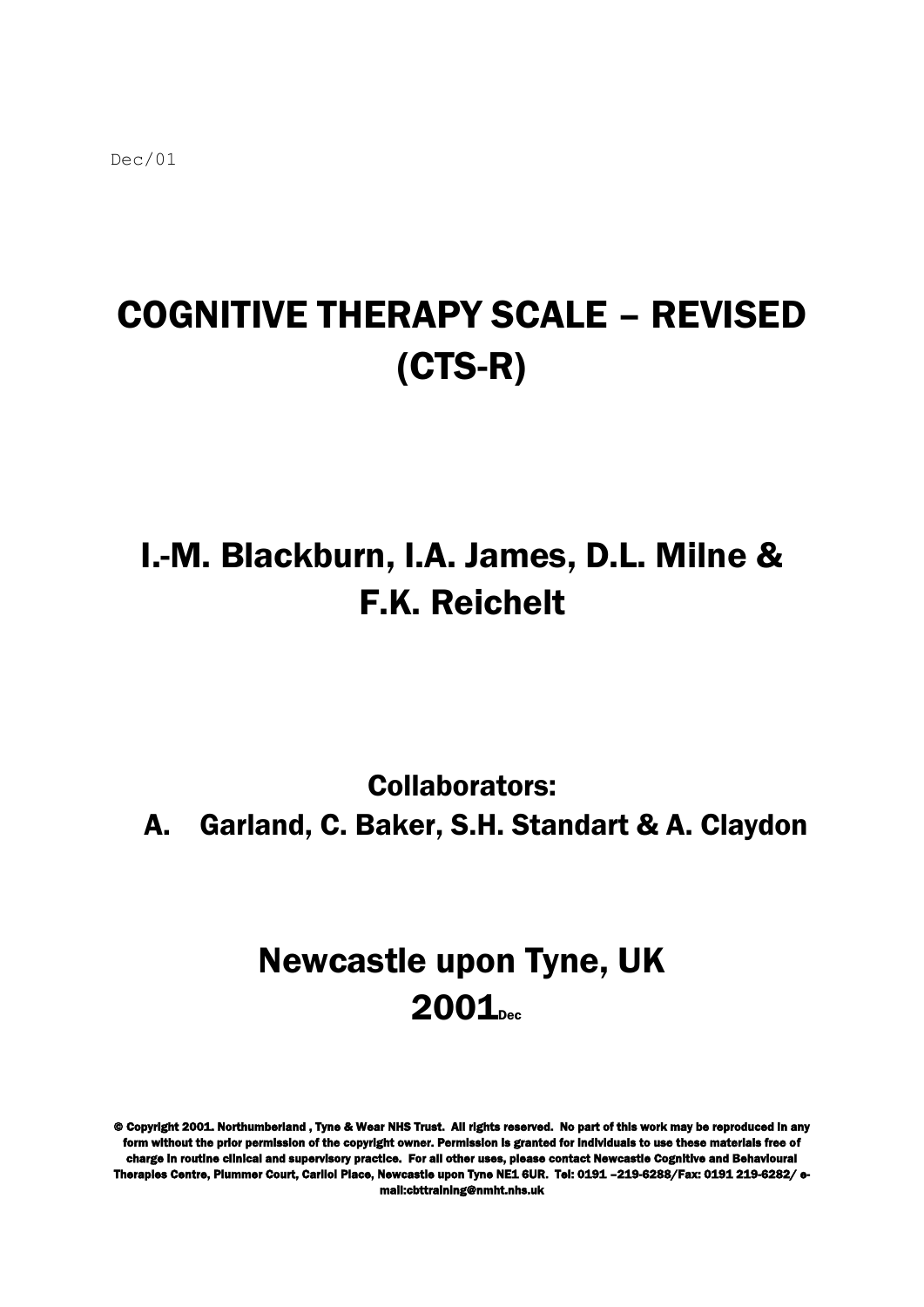| THE REVISED COGNTIVE THERAPY SCALE |         | December 2001 | page 1   |
|------------------------------------|---------|---------------|----------|
| Name:                              | Scorer: | Date:         | Session: |

#### COGNITIVE THERAPY SCALE – REVISED (CTS-R)

#### The rating of the scale

The present seven point scale (i.e. a 0-6 Likert scale) extends from (0) where the therapist did not adhere to that aspect of therapy (non-adherence) to (6) where there is adherence and very high skill. Thus the scale assesses both adherence to therapy method and skill of the therapist. To aid with the rating of items of the scale, an outline of the key features of each item is provided at the top of each section. A description of the various rating criteria is given in the right hand margin – see example below in Figure 1. Further details are provided in the accompanying manual.

The examples are intended to be used as useful guidelines only. They are not meant to be used as prescriptive scoring criteria, rather providing both illustrative anchor points and guides.

#### Adjusting the scale in the presence of patient difficulties

The scale's dimensions were devised for patients assessed as being well/moderately suited for cognitive therapy (Safran & Segal, 1990). As such, adjustments may need to be made when patient difficulties are evident (e.g. excessive avoidance). Indeed, with problematic patients it is sometimes difficult to apply CT methods successfully; that is, with desirable change. In such circumstances the rater needs to assess the therapist's therapeutic skills in the application of the methods. Thus even though the therapist may be unsuccessful at promoting change, credit should be given for demonstrations of appropriate skilful therapy.

Safran, J.D. & Segal, Z.V. (1990) *Interpersonal processes in cognitive therapy*. New York, Basic Books.

#### Figure 1: Example of the scoring layout

Key features: this is an operationalised description of the item (see examples within the CTS-R).

Mark with an 'X' on the vertical line, using whole and half numbers, the level to which you think the therapist has fulfilled the core function. The descriptive features on the right are designed to guide your decision.

N.B. When rating, take into consideration the appropriateness of therapeutic interventions for stage of therapy and perceived patient difficulty.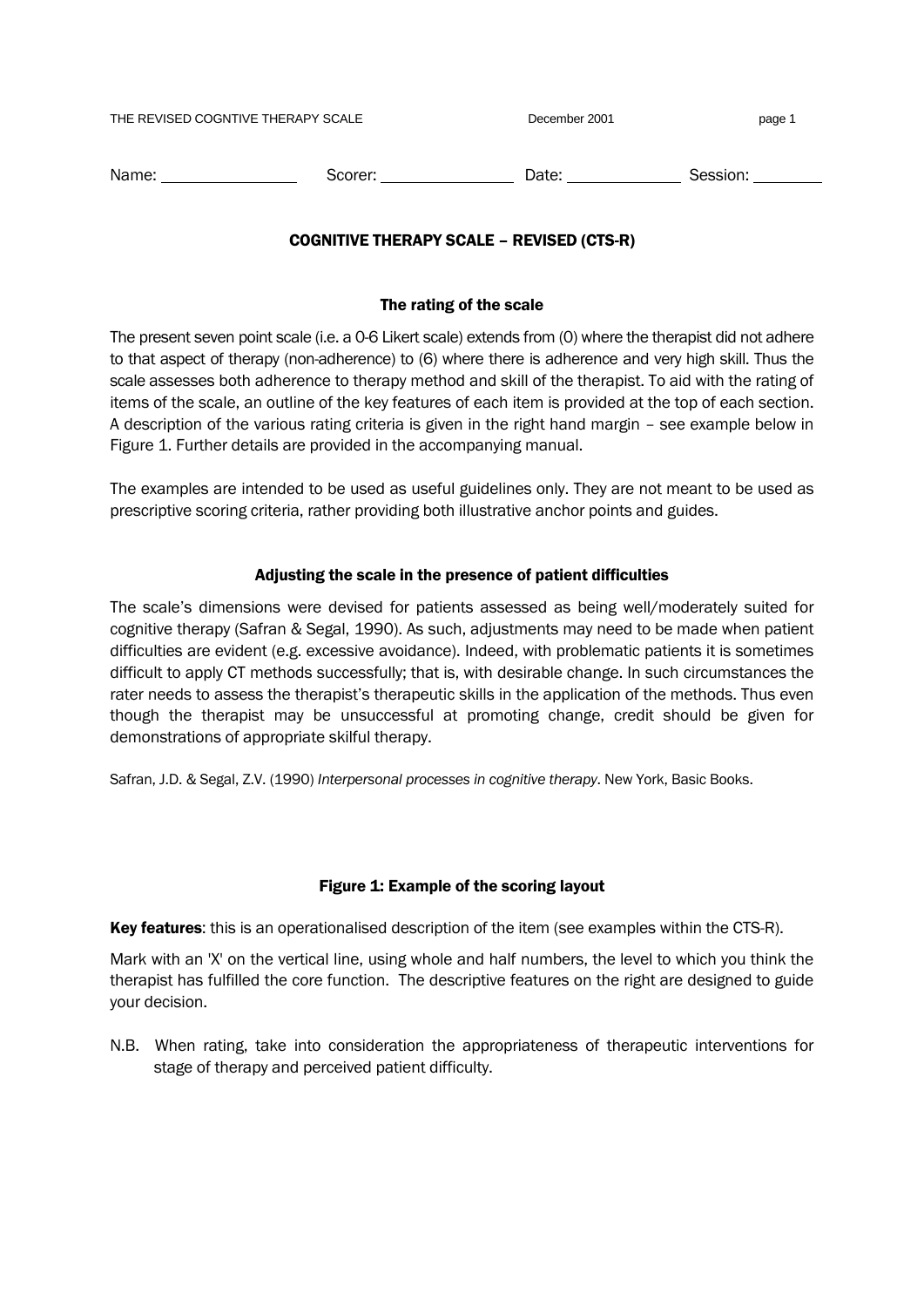

\* The present scale has incorporated the Dreyfus system (Dreyfus, 1989) for denoting competence, which is described fully in the manual. Please note that the top marks (i.e. near the 'expert' end of the continuum) are reserved for those therapists demonstrating highly effective skills, particularly in the face of difficulties (i.e. highly aggressive or avoidant patients; high levels of emotional discharge from the patients; and various situational factors).

The 'Key Features' describe the important features that need to be considered when scoring each item. When rating the item, you must first identify whether some of the features are present. You must then consider whether the therapist should be regarded as competent with the features. If the therapist includes most of the key features and uses them appropriately (i.e. misses few relevant opportunities to use them), the therapist should be rated very highly.

The **'Examples'** are only guidelines and should not be regarded as absolute rating criteria.

#### Scoring Distribution

It is important to remember that the scoring profile for this scale should approximate to a normal distribution (i.e. mid-point 3), with relatively few therapists scoring at the extremes.

Dreyfus, H. L. (1989). The Dreyfus model of skill acquisition. *In* J. Burke (ed.) *Competency based education and training.* London: Falmer Press.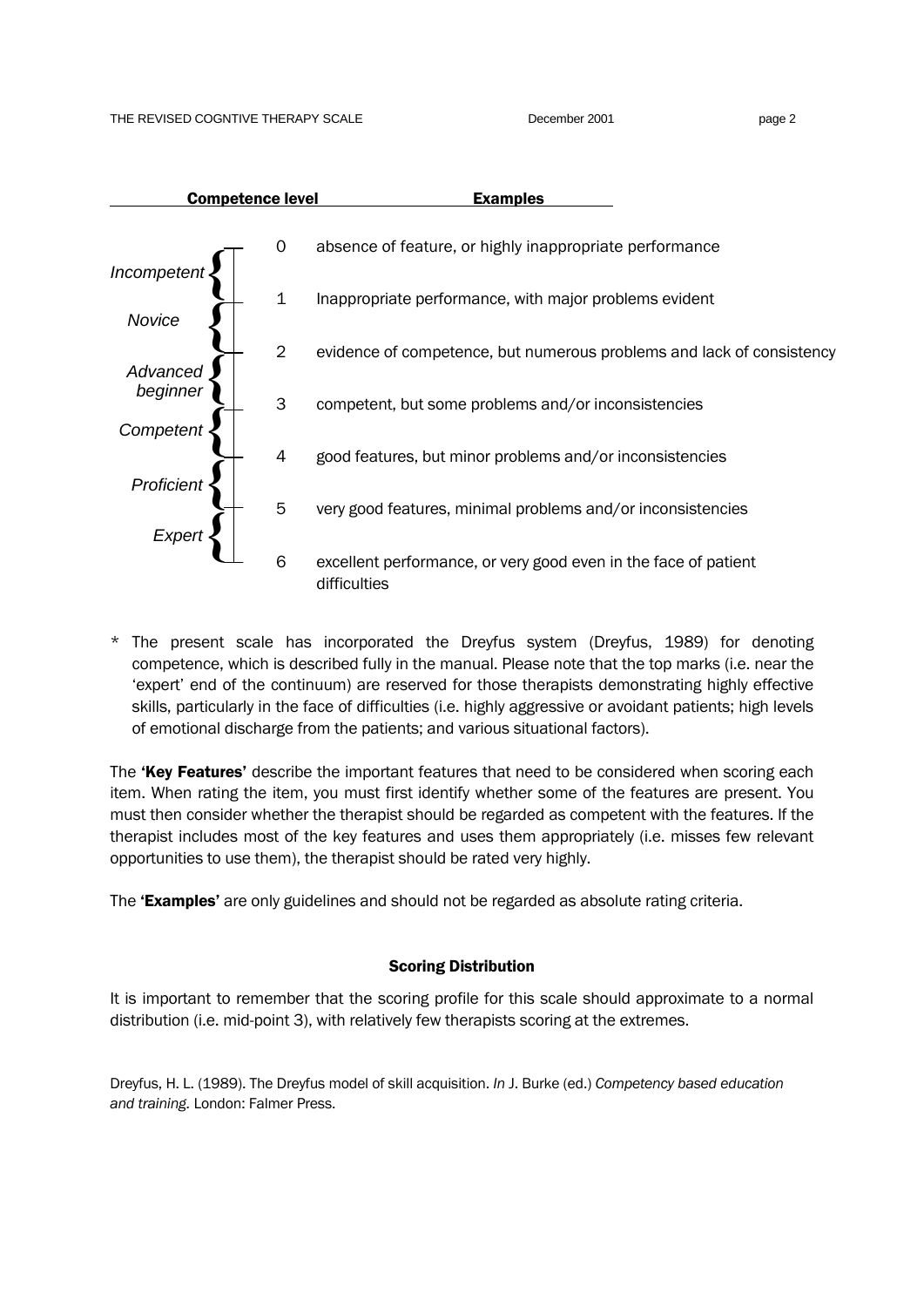#### ITEM 1 - AGENDA SETTING & ADHERENCE

**Key features:** To address adequately topics that have been agreed and set in an appropriate way. This involves the setting of discrete and realistic targets collaboratively. The format for setting the agenda may vary according to the stage of therapy - see manual.

Three features need to be considered when scoring this item:

- (i) presence/absence of an agenda which is explicit, agreed and prioritised, and feasible in the time available;
- (ii) appropriateness of the contents of the agenda (to stage of therapy, current concerns etc.), a standing item being a review of the homework set previously;
- (iii) appropriate adherence to the agenda.

Mark with an 'X' on the vertical line, the level to which you think the therapist has fulfilled the core function. The descriptive features on the right are designed to guide your decision.

NB: Agenda setting requires collaboration and credit for this should be given here, and here alone. Collaboration occurring at any other phase of the session should be scored under Item 3 (Collaboration).

| <b>Competence</b><br>level | <b>Examples</b><br>NB: Score according to features, not examples!                                                                                           |
|----------------------------|-------------------------------------------------------------------------------------------------------------------------------------------------------------|
|                            | No agenda set, highly inappropriate agenda set, or agenda not adhered to.                                                                                   |
| 1                          | Inappropriate agenda set (e.g. lack of focus, unrealistic, no account of<br>patient's presentation, homework not reviewed).                                 |
| $\overline{2}$             | An attempt at an agenda made, but major difficulties evident (e.g. unilaterally<br>set). Poor adherence.                                                    |
| 3                          | Appropriate agenda, which was set well, but some difficulties evident (e.g.<br>poor collaboration). Some adherence.                                         |
| 4                          | Appropriate agenda, minor difficulties evident (e.g. no prioritisation), but<br>appropriate features covered (e.g. review of homework). Moderate adherence. |
| 5                          | Appropriate agenda set with discrete and prioritised targets, reviewed at the<br>end. Agenda adhered to. Minimal problems.                                  |
| 6                          | Excellent agenda set, or highly effective agenda set in the face of difficulties.                                                                           |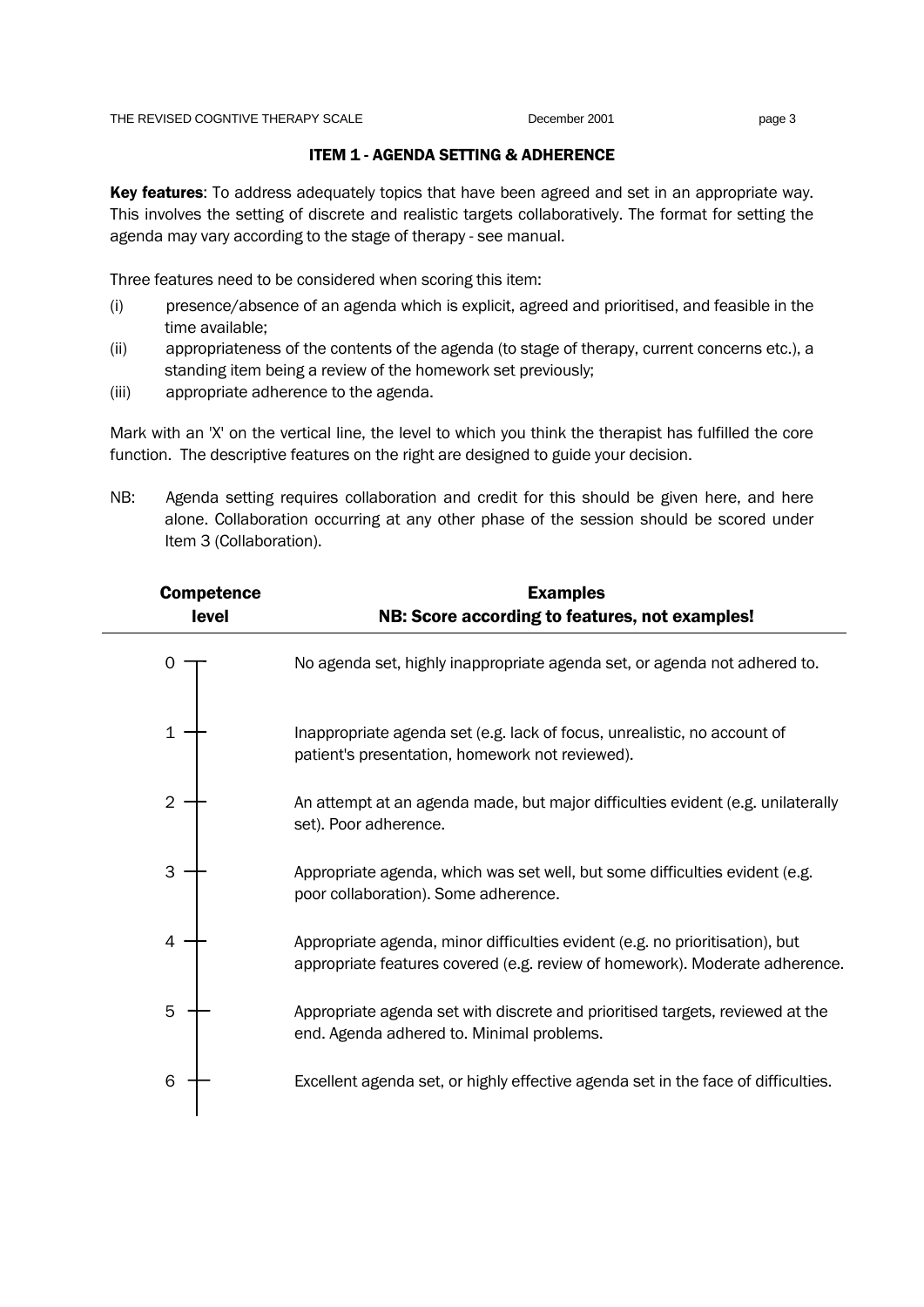#### ITEM 2 - FEEDBACK

Key features: The patient's and therapist's understanding of key issues should be helped through the use of two-way feedback. The two major forms of feeding back information are through general summary and chunking of important units of information. The use of appropriate feedback helps both the therapist to understand the patient's situation, and the patient to synthesise material enabling him/her to gain major insight and make therapeutic shifts. It also helps to keep the patient focused.

Three features need to be considered when scoring this item:

- (i) presence and frequency, or absence, of feedback. Feedback should be given/elicited throughout the therapy - with major summaries both at the beginning (review of week) and end (session summary), while topic reviews (i.e. chunking) should occur throughout the session;
- (ii) appropriateness of the contents of the feedback;
- (iii) manner of its delivery and elicitation (NB: can be written).

|                | <b>Competence</b><br>level | <b>Examples</b><br>NB: Score according to features, not examples!                                                                                                                                                 |
|----------------|----------------------------|-------------------------------------------------------------------------------------------------------------------------------------------------------------------------------------------------------------------|
|                |                            | Absence of feedback or highly inappropriate feedback.                                                                                                                                                             |
| 1              |                            | Minimal appropriate feedback (verbal and/or written).                                                                                                                                                             |
| $\overline{2}$ |                            | Appropriate feedback, but not given frequently enough by therapist, with<br>insufficient attempts to elicit and give feedback (e.g. feedback too vague to<br>provide opportunities for understanding and change). |
| 3              |                            | Appropriate feedback given and elicited frequently, although some difficulties<br>evident in terms of content or method of delivery.                                                                              |
| 4              |                            | Appropriate feedback given and elicited frequently, facilitating moderate<br>therapeutic gains. Minor problems evident (eg. inconsistent).                                                                        |
| 5              |                            | Highly appropriate feedback given and elicited regularly, facilitating shared<br>understanding and enabling significant therapeutic gains. Minimal problems.                                                      |
| 6              |                            | Excellent use of feedback, or highly effective feedback given and elicited<br>regularly in the face of difficulties.                                                                                              |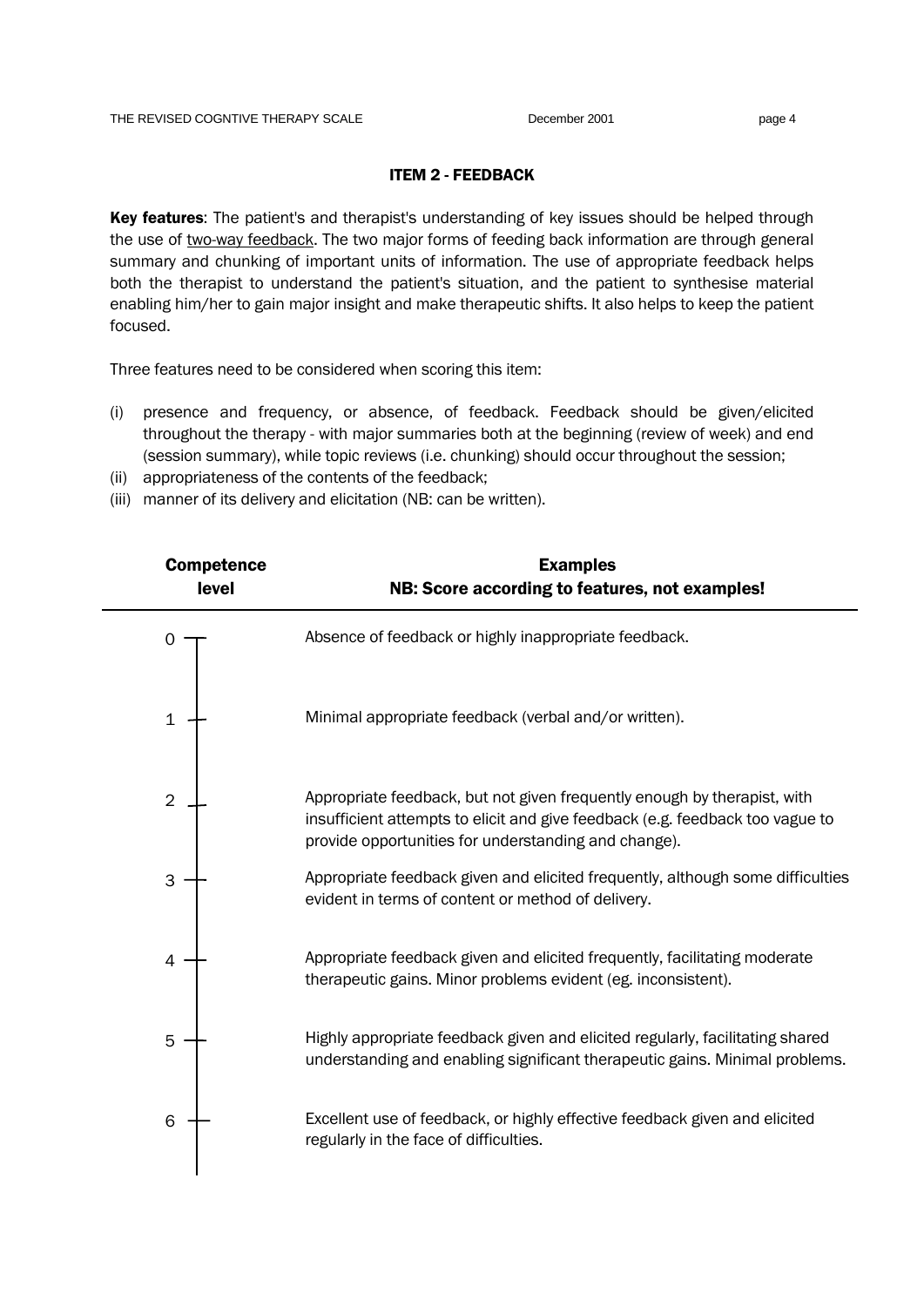#### ITEM 3 - COLLABORATION

Key features: The patient should be encouraged to be active in the session. There must be clear evidence of productive teamwork, with the therapist skilfully encouraging the patient to participate fully (e.g. through questioning techniques, shared problem solving and decision making) and take responsibility. However, the therapist must not allow the patient to ramble in an unstructured way.

Three features need to be considered: the therapist style should encourage effective teamwork through his/her use of:

- (i) verbal skills (e.g. non-hectoring);
- (ii) non-verbal skills (e.g. attention and use of joint activities);
- (iii) sharing of written summaries.
- NB: Questioning is a central feature with regard to this item, but questions designed to facilitate reflections and self discovery should be scored under Item 9 (Guided Discovery).

| <b>Competence</b><br>level | <b>Examples</b><br>NB: Score according to features, not examples!                                                                                                    |
|----------------------------|----------------------------------------------------------------------------------------------------------------------------------------------------------------------|
| 0                          | Patient is actively prevented or discouraged from being collaborative.                                                                                               |
| 1                          | The therapist is too controlling, dominating, or passive.                                                                                                            |
| $\overline{2}$             | Some occasional attempt at collaboration, but didactic style or passivity<br>of therapist encourages passivity or other problems in the therapeutic<br>relationship. |
| 3                          | Teamwork evident, but some problems with collaborative set (e.g. not<br>enough time allowed for the patient to reflect and participate actively).                    |
| 4                          | Effective teamwork is evident, but not consistent. Minor problems evident.                                                                                           |
| 5                          | Effective teamwork evident throughout most of the session, both in terms<br>of verbal content and use of written summaries. Minimal problems.                        |
| 6                          | Excellent teamwork, or highly effective teamwork in the face of difficulties.                                                                                        |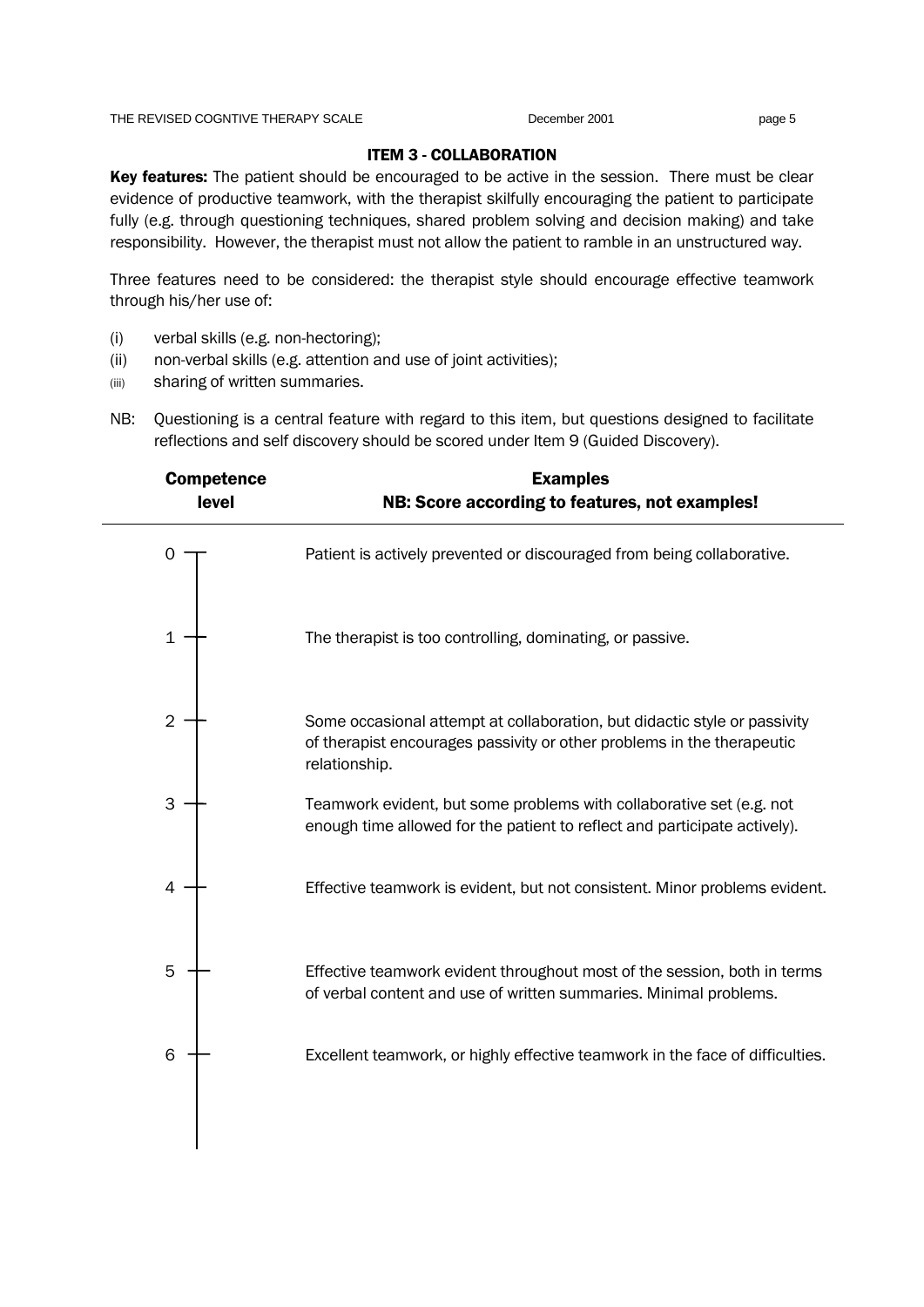#### ITEM 4 - PACING AND EFFICIENT USE OF TIME

Key features: The session should be well 'time managed' in relation to the agenda, with the session flowing smoothly through discrete start, middle, and concluding phases. The work must be paced well in relation to the patient's needs, and while important issues need to be followed, unproductive digressions should be dealt with smoothly. The session should not go over time, without good reason.

Three features need to be considered:

- (i) the degree to which the session flows smoothly through the discrete phases;
- (ii) the appropriateness of the pacing throughout the session;
- (iii) the degree of fit to the learning speed of the patient.

| <b>Competence</b><br>level | <b>Examples</b><br>NB: Score according to features, not examples!                                                                                                |
|----------------------------|------------------------------------------------------------------------------------------------------------------------------------------------------------------|
| 0                          | Poor time management leads either to an aimless or overly rigid session.                                                                                         |
| $\mathbf 1$                | The session is too slow or too fast for the current needs and capacity of the<br>patient.                                                                        |
| $\overline{2}$             | Reasonable pacing, but digression or repetitions from therapist and/or<br>patient lead to inefficient use of time; unbalanced allocation of time, over<br>time.  |
| 3                          | Good pacing evident some of the time, but diffuse at times. Some<br>problems evident.                                                                            |
| 4                          | Balanced allocation of time with discrete start, middle and concluding<br>phases evident. Minor problems evident.                                                |
| 5                          | Good time management skills evident, session running smoothly.<br>Therapist working effectively in controlling the flow within the session.<br>Minimal problems. |
| 6                          | Excellent time management, or highly effective management evident in the<br>face of difficulties.                                                                |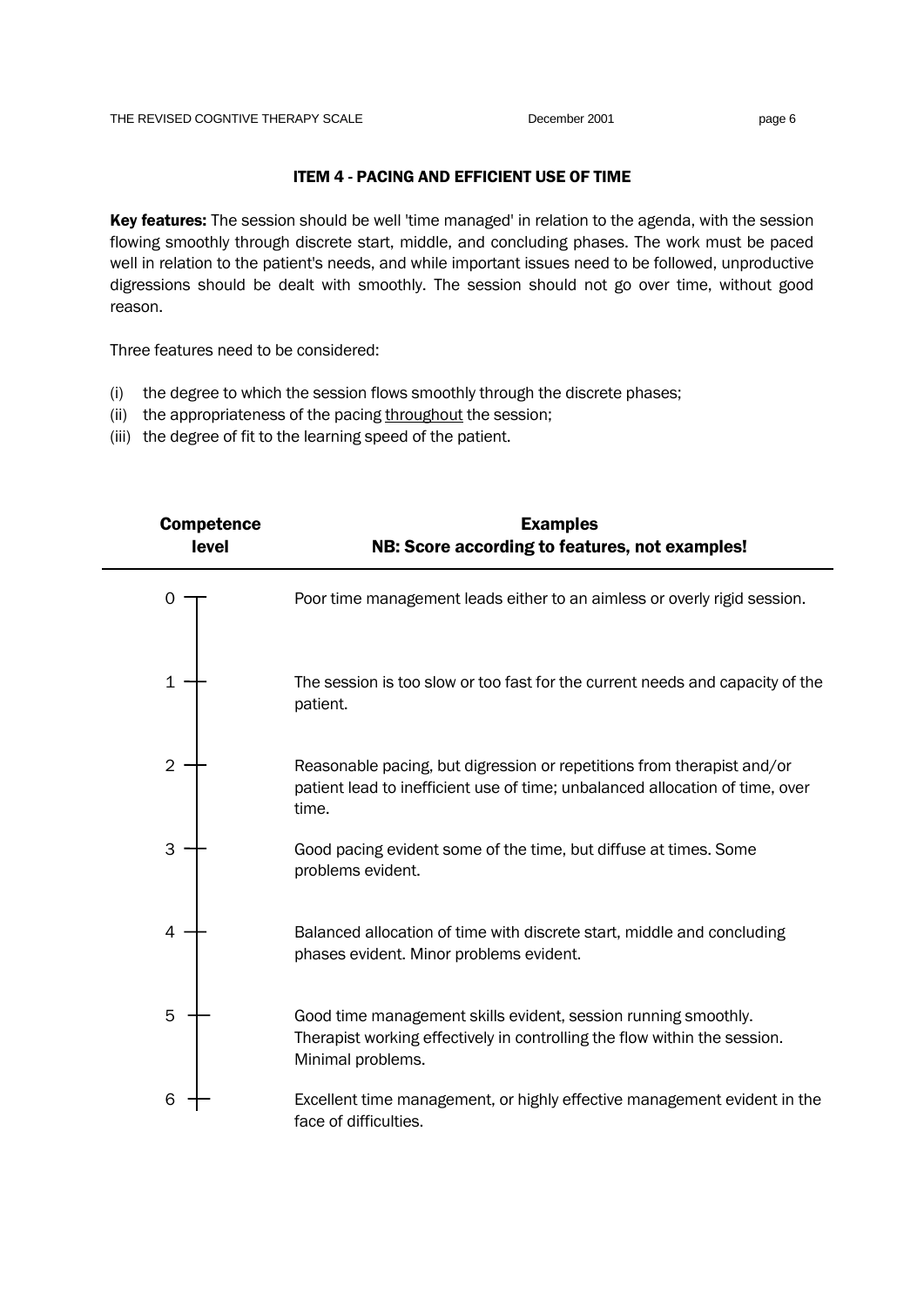ITEM 5 - INTERPERSONAL EFFECTIVENESS

Key features: The patient is put at ease by the therapist's verbal and non-verbal (e.g. listening skills) behaviour. The patient should feel that the core conditions (i.e. warmth, genuineness, empathy and understanding) are present. However, it is important to keep professional boundaries. In situations where the therapist is extremely interpersonally effective, he/she is creative, insightful and inspirational.

Three features need to be considered:

- (i) empathy the therapist is able to understand and enter the patient's feelings imaginatively and uses this understanding to promote change;
- (ii) genuineness the therapist has established a trusting working relationship;
- (iii) warmth the patient seems to feel liked and accepted by the therapist.

| <b>Competence</b><br>level | <b>Examples</b><br>NB: Score according to features, not examples!                                                                                                                                            |
|----------------------------|--------------------------------------------------------------------------------------------------------------------------------------------------------------------------------------------------------------|
| 0                          | Therapist's manner and interventions make the patient disengage and<br>become distrustful and/or hostile (absence of/or excessive i, ii, iii).                                                               |
| $\mathbf 1$                | Difficulty in showing empathy, genuineness and warmth.                                                                                                                                                       |
| $\overline{2}$             | Therapist's style (e.g. intellectualisation) at times impedes his/her<br>empathic understanding of the patient's communications.                                                                             |
| 3                          | The therapist is able to understand explicit meanings of patient's<br>communications, resulting in some trust developing. Some evidence<br>of inconsistencies in sustaining relationship.                    |
| 4                          | The therapist is able to understand the implicit, as well as the explicit<br>meanings of the patient's communications and demonstrates it in his/<br>her manner. Minor problems evident (e.g. inconsistent). |
| 5                          | The therapist demonstrates very good interpersonal effectiveness. Patient<br>appears confident that he/she is being understood, which facilitates self-<br>disclosure. Minimal problems.                     |
| 6                          | Excellent interpersonal effectiveness, or highly interpersonally effective in<br>the face of difficulties.                                                                                                   |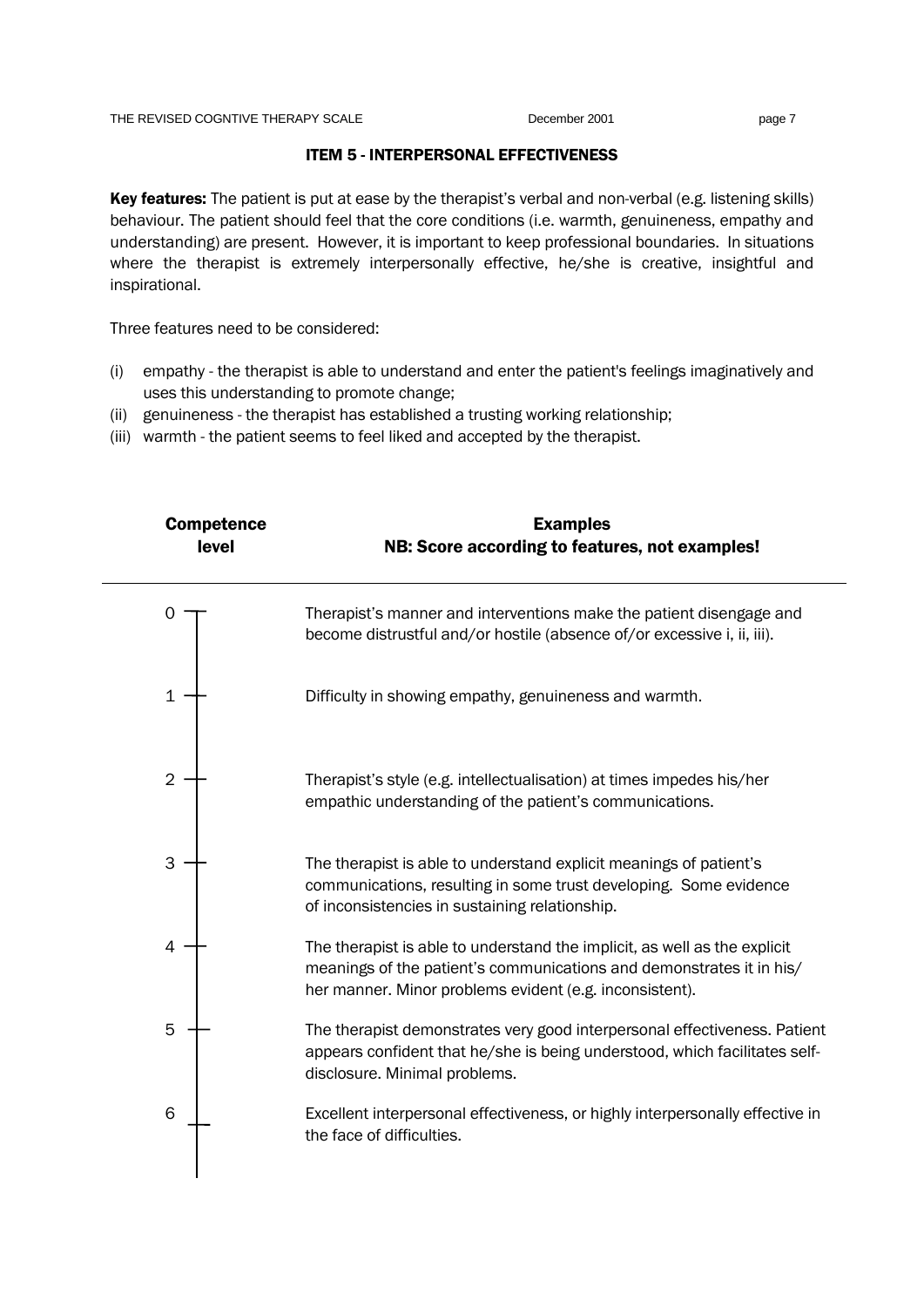#### ITEM 6 – ELICITING OF APPROPRIATE EMOTIONAL EXPRESSION

Key features: The therapist facilitates the processing of appropriate levels of emotion by the patient. Emotional levels that are too high or too low are likely to interfere with therapy. The therapist must also be able to deal effectively with emotional issues which interfere with effective change (e.g. hostility, anxiety, excessive anger). Effective facilitation will enable the patient to access and express his/her emotions in a way that facilitates change.

Three features have to be considered:

- (i) facilitation of access to a range of emotions;
- (ii) appropriate use and containment of emotional expression;
- (iii) facilitation of emotional expression, encouraging appropriate access and differentiation of emotions.

|                | <b>Competence</b><br>level | <b>Examples</b><br>NB: Score according to features, not examples!                                                                                                                                                                        |
|----------------|----------------------------|------------------------------------------------------------------------------------------------------------------------------------------------------------------------------------------------------------------------------------------|
| 0              |                            | Patient is under- or overstimulated (e.g. his/her feelings are ignored or<br>dismissed or allowed to reach an unmanged pitch). Or the therapist's own<br>mood or strategies (e.g. intellectualisation) adversely influences the session. |
| 1              |                            | Failure to facilitate access to, and expression of, appropriate emotional<br>expression.                                                                                                                                                 |
| $\overline{2}$ |                            | Facilitation of appropriate emotional expression evident, but many relevant<br>opportunities missed.                                                                                                                                     |
| 3              |                            | Some effective facilitation of appropriate emotional expression, created<br>and/or maintained. Patient enabled to become slightly more aware.                                                                                            |
| 4              |                            | Effective facilitation of appropriate emotional expression leading to the<br>patient becoming more aware of relevant emotions. Minor problems<br>evident.                                                                                |
| 5              |                            | Very effective facilitation of emotional expression, optimally arousing the<br>patient's motivation and awareness. Good expression of relevant emotions<br>evident - done in an effective manner. Minimal problems.                      |
| 6              |                            | Excellent facilitation of appropriate emotional expression, or effective<br>facilitation in the face of difficulties.                                                                                                                    |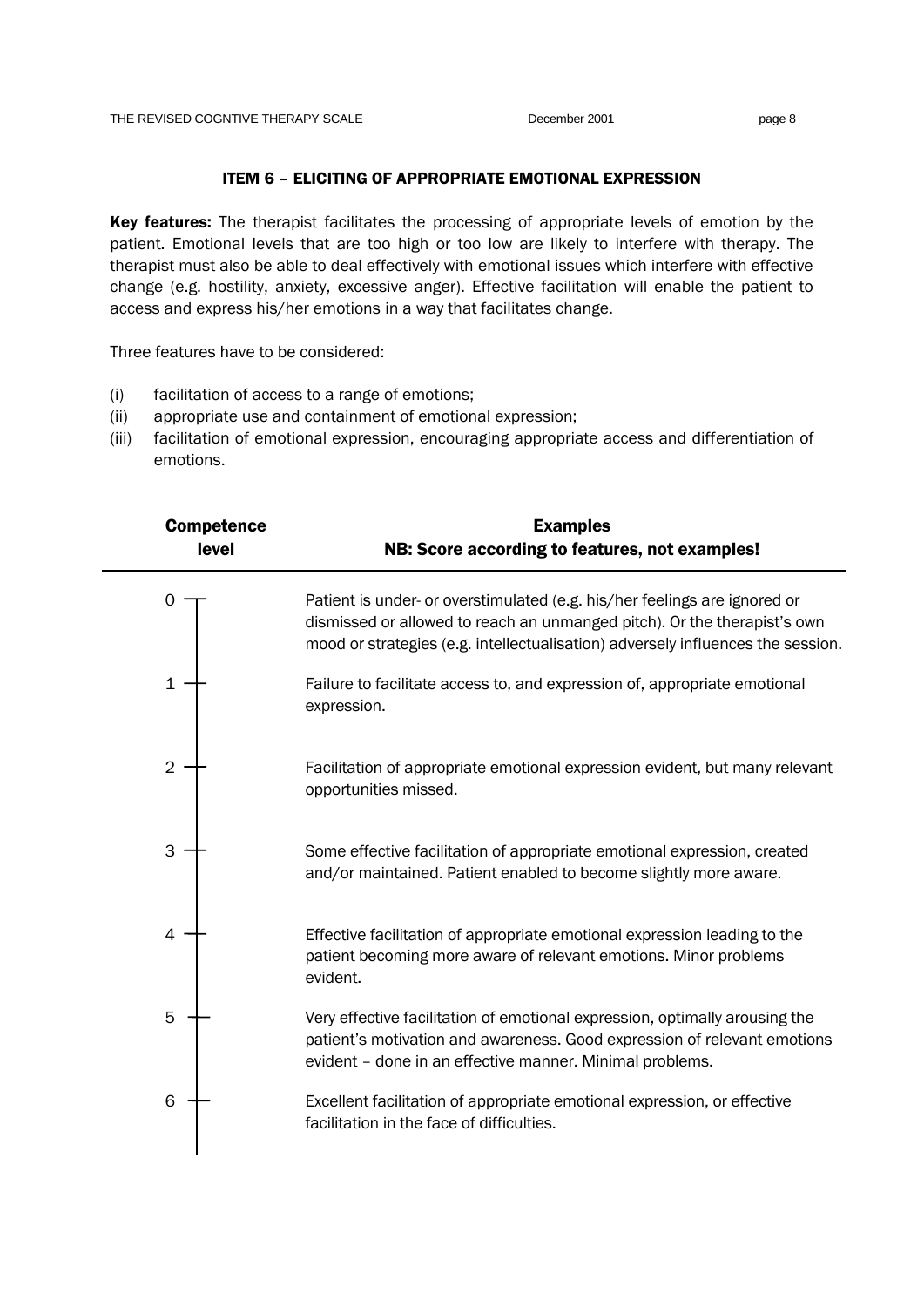Examples

### ITEM 7 – ELICITING KEY COGNITIONS

**Key features:** To help the patient gain access to his/her cognitions (thoughts, assumptions and beliefs) and to understand the relationship between these and their distressing emotions. This can be done through the use of questioning, diaries and monitoring procedures.

Three features need to be considered:

Competence

- (i) eliciting cognitions that are associated with distressing emotions (i.e. selecting key cognitions or hot thoughts);
- (ii) the skilfulness and breadth of the methods used (i.e. Socratic questioning; appropriate monitoring, downward arrowing, imagery, role-plays, etc.);
- (iii) choosing the appropriate level of work for the stage of therapy (i.e. automatic thoughts, assumptions, or core beliefs).
- NB: This item is concerned with the general work done with eliciting cognitions. If any specific cognitive or behavioural change methods are used, they should be scored under item 11 (change methods).

| competence<br>level | examples<br>NB: Score according to features, not examples!                                                                                                                         |
|---------------------|------------------------------------------------------------------------------------------------------------------------------------------------------------------------------------|
|                     | Therapist fails to elicit relevant cognitions.                                                                                                                                     |
|                     | Inappropriate cognitions and emotions selected, or key<br>cognitions/emotions ignored.                                                                                             |
| $\overline{2}$      | Some cognitions/emotions (or one key cognition, e.g. core belief) elicited,<br>but links between cognitions and emotions not made clear to patient.                                |
| 3                   | Some cognitions/emotions (or one key cognition) elicited in a competent<br>way, although some problems evident.                                                                    |
| 4                   | A number of cognitions and emotions (or one key cognition) elicited in<br>verbal or written form, leading to a new understanding of their relationship.<br>Minor problems evident. |
| 5                   | Effective eliciting and selection of a number of cognitions/emotions (or one<br>key cognition), which are generally dealt with appropriately. Minimal<br>problems.                 |
| 6                   | Excellent work done on key cognition(s) and emotion(s), or very good work<br>done in the face of difficulties.                                                                     |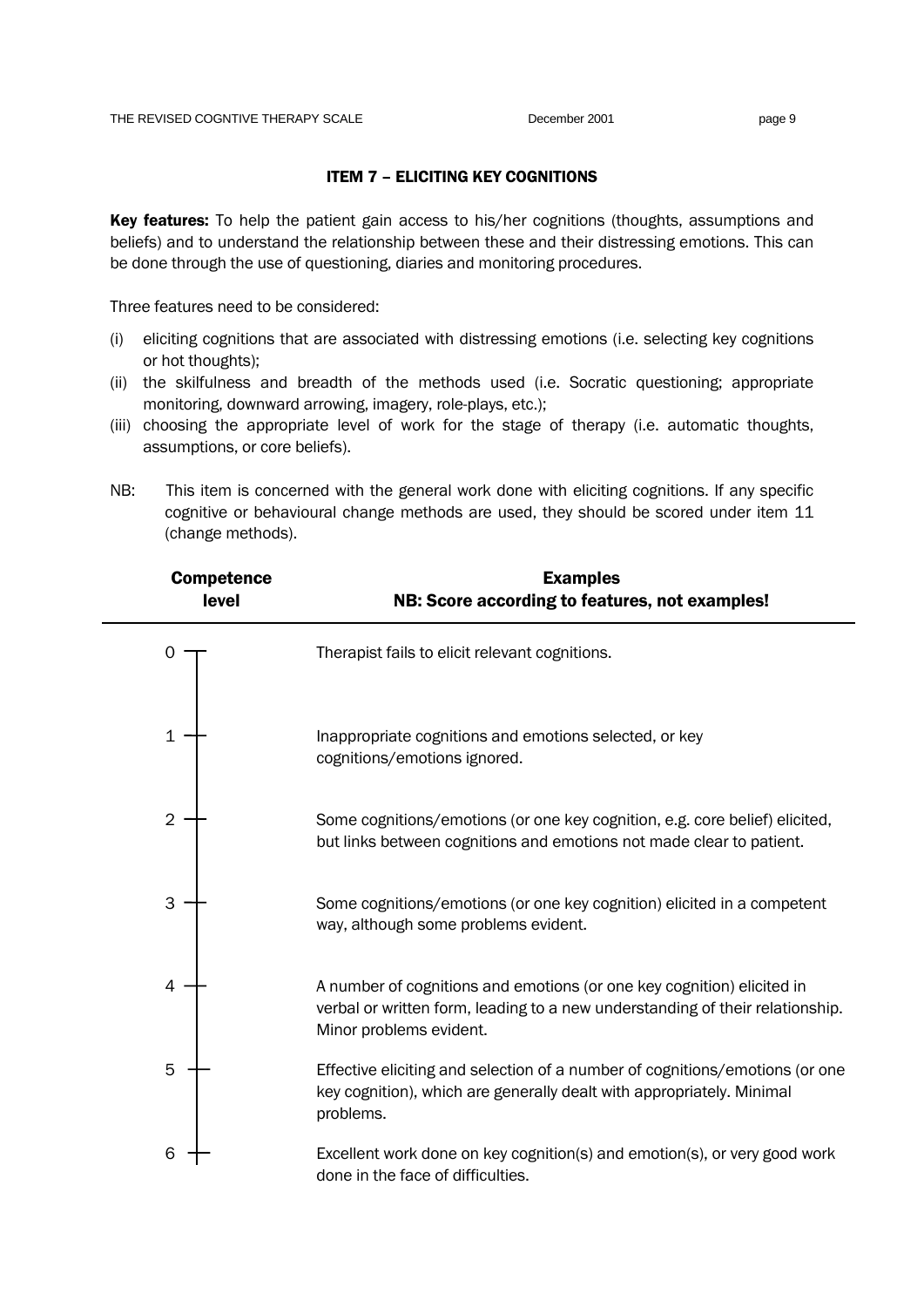Examples

#### ITEM 8 – ELICITING BEHAVIOURS

Key features: To help the patient gain insight into the effect of his/her behaviours and planned behaviours with respect to the problems. This can be done through the use of questioning, diaries and monitoring procedures. This item helps ensure that the therapy is fully integrated with the patient's environment.

Two features need to be considered:

**Competence** 

- (i) eliciting behaviours that are associated with distressing emotions (including, use of safety seeking behaviours);
- (ii) the skilfulness and breadth of the methods used (i.e. socratic questioning; appropriate monitoring, imagery, role-plays, etc.);
- NB: This item is concerned with the general work done with eliciting behaviours. If any specific cognitive or behavioural change methods are used, they should be scored under item 11 (change methods).

| <b>Level</b>   | NB: Score according to features, not examples!                                                                                                                                    |
|----------------|-----------------------------------------------------------------------------------------------------------------------------------------------------------------------------------|
| 0              | Therapist fails to elicit relevant behaviours.                                                                                                                                    |
| 1              | Inappropriate behaviours focused on.                                                                                                                                              |
| $\overline{2}$ | Some behaviours elicited, but links between behaviours and emotions not<br>made clear to patient.                                                                                 |
| 3              | Some behaviours/emotions elicited in a competent way, although some<br>problems evident.                                                                                          |
| 4              | A number of behaviours/emotions elicited in verbal or written form, leading<br>to a new understanding of their importance in maintaining problems. Minor<br>difficulties evident. |
| 5              | Effective eliciting and selection of a number of behaviours/emotions, which<br>are generally dealt with appropriately. Minimal problems.                                          |
| 6              | Excellent work done on behaviours and emotions, or very good work done<br>in the face of difficulties.                                                                            |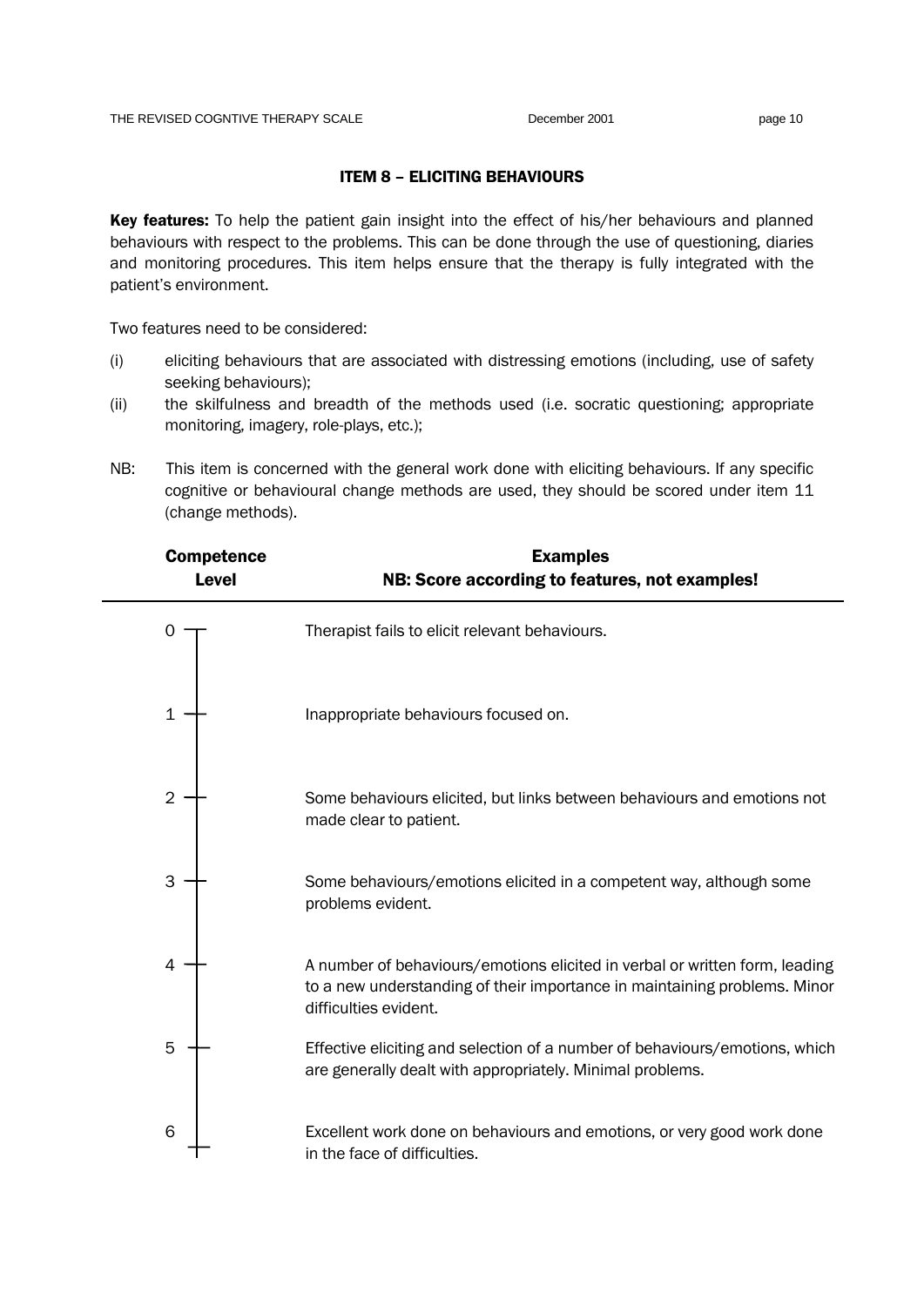#### ITEM 9 - GUIDED DISCOVERY

Key features: The patient should be helped to develop hypotheses regarding his/her current situation and to generate potential solutions for him/herself. The patient is helped to develop a range of perspectives regarding his/her experience. Effective guided discovery will create doubt where previously there was certainty, thus providing the opportunity for re-evaluation and new learning to occur.

Two elements need to be considered:

- (i) the style of the therapist this should be open and inquisitive;
- (ii) the effective use of questioning techniques (e.g. Socratic questions) should encourage the patient to discover useful information that can be used to help him/her to gain a better level of understanding.

| <b>Competence</b><br>level | <b>Examples</b><br>NB: Score according to features, not examples!                                                                                                                                         |
|----------------------------|-----------------------------------------------------------------------------------------------------------------------------------------------------------------------------------------------------------|
| 0                          | No attempt at guided discovery (e.g. hectoring and lecturing).                                                                                                                                            |
| $\mathbf{1}$               | Little opportunity for discovery by patient. Persuasion and debate used<br>excessively.                                                                                                                   |
| $\overline{2}$             | Minimal opportunity for discovery. Some use of questioning, but unhelpful<br>in assisting the patient to gain access to his/her thoughts or emotions or to<br>make connections between themes.            |
| 3                          | Some reflection evident. Therapist uses primarily a questioning style which<br>is following a productive line of discovery.                                                                               |
| 4                          | Moderate degree of discovery evident. Therapist uses a questioning style<br>with skill, and this leads to some synthesis. Minor problems evident.                                                         |
| 5                          | Effective reflection evident. Therapist uses skilful questioning style leading<br>to reflection, discovery, and synthesis. Minimal problems.                                                              |
| 6                          | Excellent guided discovery leading to a deep patient understanding. Highly<br>effective discovery produced in the face of difficulties, with evidence of a<br>deeper understanding having been developed. |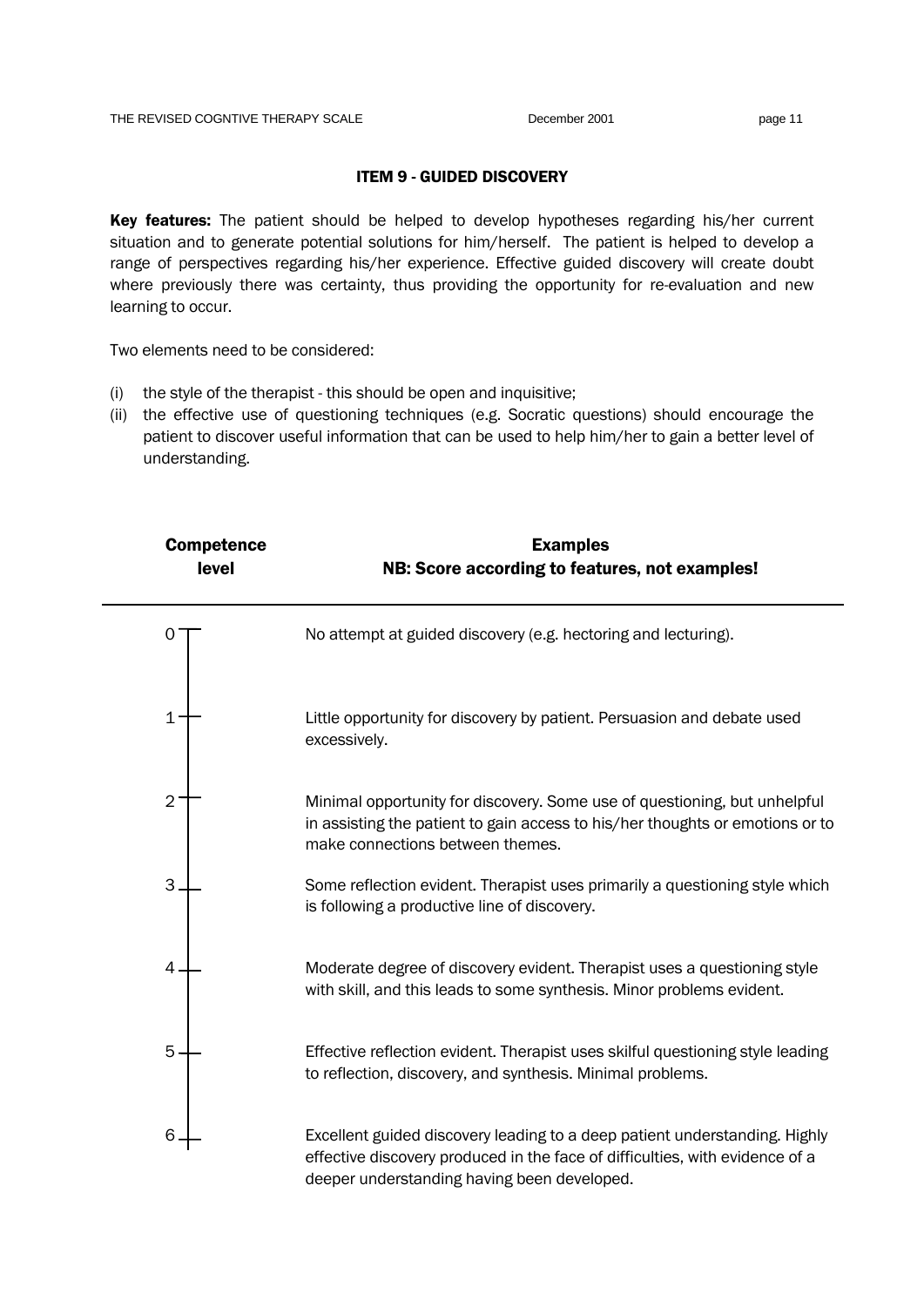#### ITEM 10 - CONCEPTUAL INTEGRATION

Key features: The patient should be helped to gain an appreciation of the history, triggers and maintaining features of his/her problem in order to bring about change in the present and future. The therapist should help the patient to gain an understanding of how his/her perceptions and interpretations, beliefs, attitudes and rules relate to his/her problem. A good conceptualisation will examine previous cognitions and coping strategies as well as current ones. This theory-based understanding should be well integrated and used to guide the therapy forward.

Two features need to be considered:

- (i) the presence/absence of an appropriate conceptualisation which is in line with goals of therapy;
- (ii) the manner in which the conceptualisation is used (e.g. used as the platform for interventions, homework etc.).
- NB: This item is to do with therapeutic integration (using theory to link present, past and future). If the therapist deals specifically with cognitions and emotions, this should be scored under Items 6 (Facilitation of Emotional Expression) and 7 (Eliciting Key of Cognitions)

| <b>Competence</b><br>level | <b>Examples</b><br>NB: Score according to features, not examples!                                                                                                                                      |
|----------------------------|--------------------------------------------------------------------------------------------------------------------------------------------------------------------------------------------------------|
| 0                          | The absence of an appropriate conceptualisation.                                                                                                                                                       |
| 1                          | The lack, or inappropriateness or misapplication of a conceptualisation<br>leads to a neutral impact (e.g. interferes with progress or leads to aimless<br>application of procedures).                 |
| $\overline{2}$             | Some rudimentary conceptualisation arrived at, but not well integrated with<br>goals of therapy. Does not lead to a clear rationale for interventions.                                                 |
| 3                          | Cognitive conceptualisation partially developed with some integration, but<br>some difficulties evident (e.g. in synthesising and in sharing it with the<br>patient). Leads to coherent interventions. |
| 4                          | Cognitive conceptualisation is moderately developed and integrated within<br>the therapy. Minor problems evident.                                                                                      |
| 5                          | Cognitive conceptualisation is very well developed and integrated within the<br>therapy - there is a credible cognitive understanding leading to major<br>therapeutic shifts. Minimal problems.        |
| 6                          | Excellent development and integration evident, or highly effective in the<br>face of difficulties.                                                                                                     |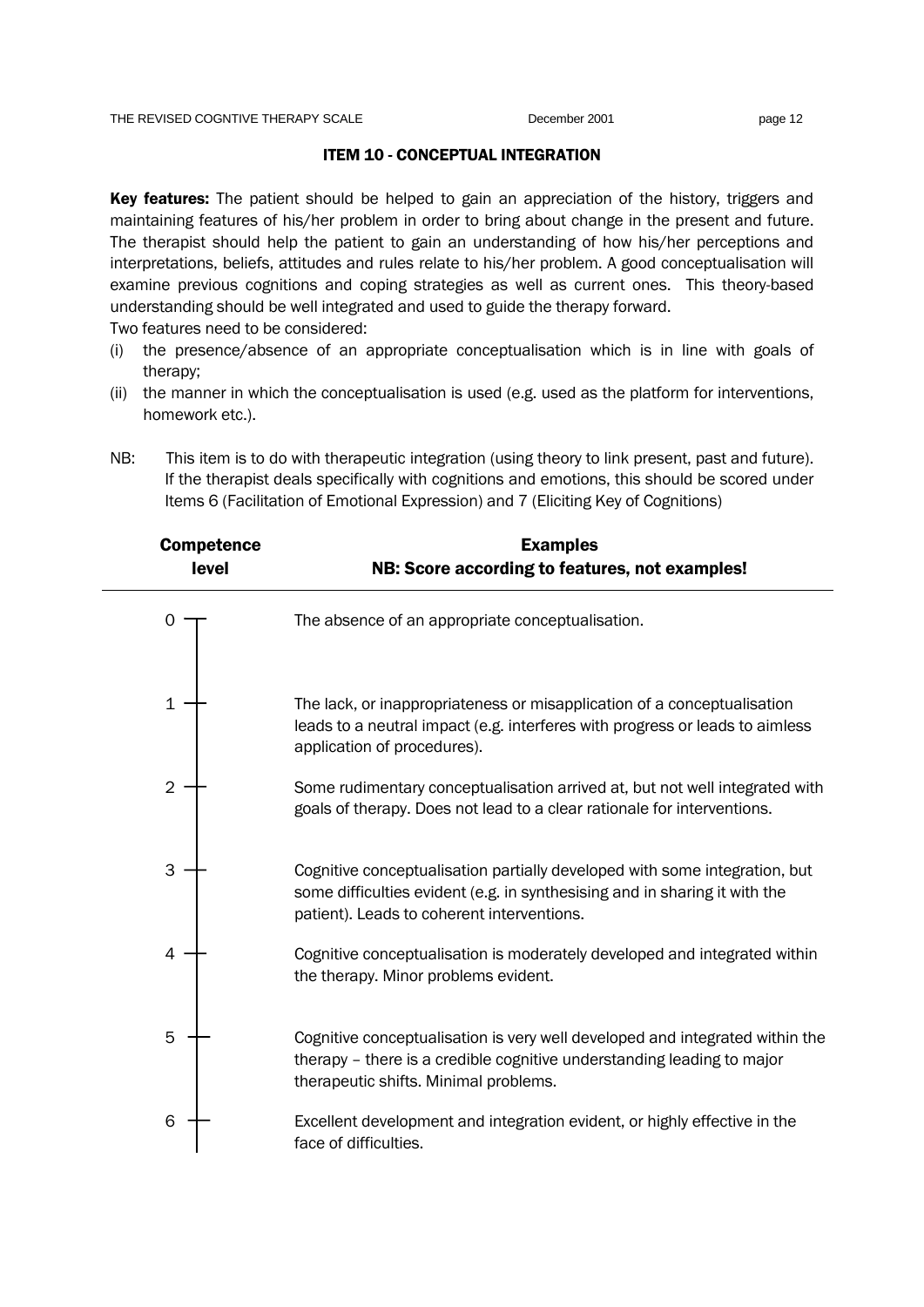**Key features:** Therapist skilfully uses, and helps the patient to use, appropriate cognitive and behavioural techniques in line with the formulation. The therapist helps the patient devise appropriate cognitive methods to evaluate the key cognitions associated with distressing emotions, leading to major new perspectives and shifts in emotions. The therapist also helps the patient to both apply behavioural techniques in line with the formulation, and develop suitable plans to promote effective change. The therapist helps the patient to identify potential difficulties and think through the cognitive rationales for performing the tasks. The methods provide useful ways for the patient to test-out cognitions practically and gain experience in dealing with high levels of emotion. The methods also allow the therapist to obtain feedback regarding the patient's level of understanding of prospective practical assignments (i.e. by the patient performing the task insession).

Three features need to be considered:

(i) the appropriateness and range of both cognitive methods (e.g. cognitive change diaries, continua, distancing, responsibility charts, evaluating alternatives, examining pros and cons, determining meanings, imagery restructuring, etc.) and behavioural methods (e.g. behavioural diaries, behavioural tests, role play, graded task assignments, response prevention, reinforcement of patient's work, modelling, applied relaxation, controlled breathing, etc.);

(ii) the skill in the application of the methods - however, skills such as feedback, interpersonal effectiveness, etc. should be rated separately under their appropriate items;

(iii)the suitability of the methods for the needs of the patient (i.e. neither too difficult nor complex).

NB:This item is not concerned with accessing or identifying thoughts, rather with their re-evaluation.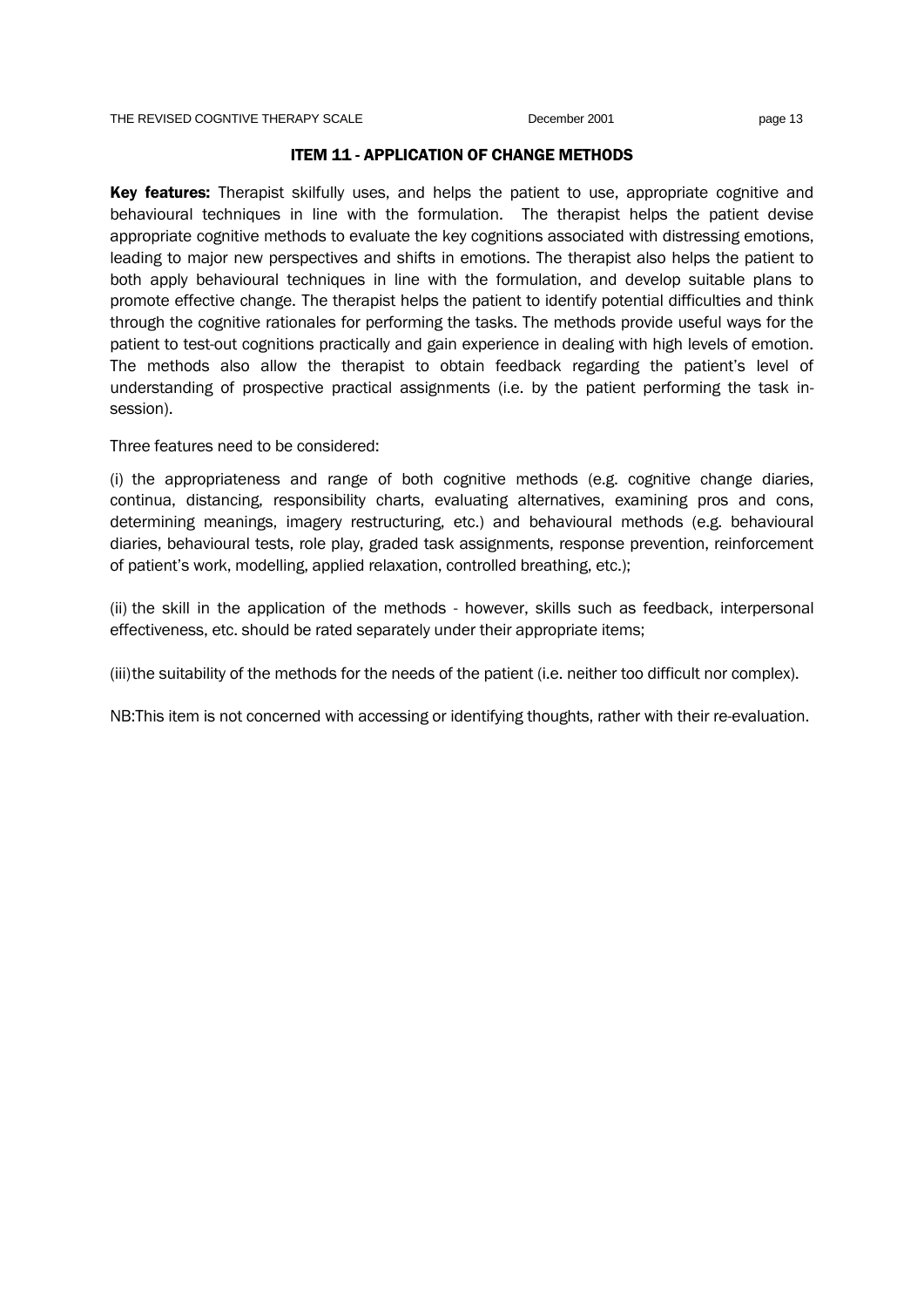#### ITEM 11 (Continued) - APPLICATION OF CHANGE METHODS

| <b>Competence</b><br>Level | <b>Examples</b><br>NB: Score according to features, not examples!                                                                             |
|----------------------------|-----------------------------------------------------------------------------------------------------------------------------------------------|
| 0                          | Therapist fails to use or misuses appropriate cognitive and behavioural<br>methods.                                                           |
| 1                          | Therapist applies either insufficient or inappropriate methods, and/or with<br>limited skill or flexibility.                                  |
| $\overline{2}$             | Therapist applies appropriate methods, but major difficulties evident.                                                                        |
| 3                          | Therapist applies a number of methods in competent ways, although some<br>problems evident (e.g. the interventions are incomplete).           |
| 4                          | Therapist applies a range of methods with skill and flexibility, enabling the<br>patient to develop new perspectives. Minor problems evident. |
| 5                          | Therapist systematically applies an appropriate range of methods in a<br>creative, resourceful and effective manner. Minimal problems.        |
| 6                          | Excellent range and application, or successful application in the face of<br>difficulties.                                                    |
|                            |                                                                                                                                               |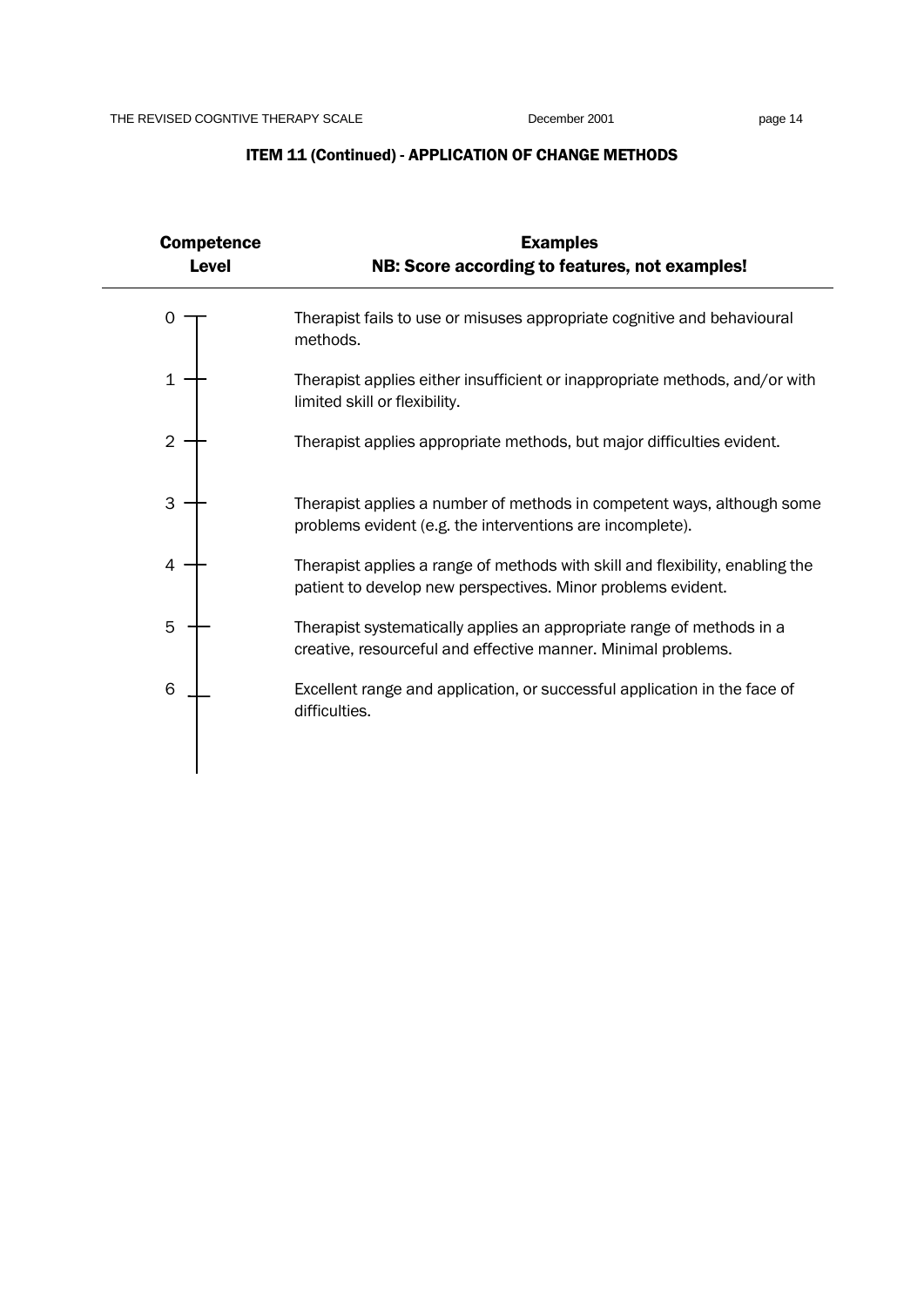#### ITEM 12 - HOMEWORK SETTING

Key features: This aspect concerns the setting of an appropriate homework task, one with clear and precise goals. The aims should be to negotiate an appropriate task for the stage of therapy in line with the conceptualisation; to ensure the patient understands the rationale for undertaking the task; to test out ideas, try new experiences, predict and deal with potential obstacles, and experiment with new ways of responding. This item ensures that the content of the therapy session is both relevant to, and integrated with, the patient's environment.

There are three aspects to this item:

- (i) presence/absence of a homework task in which clear and precise goals have been set;
- (ii) the task should be derived from material discussed in the session, such that there is a clear understanding of what will be learnt from performing the task;
- (iii) the homework task should be set jointly, and sufficient time should be allowed for it to be explained clearly (i.e. explain, discuss relevance, predict obstacles, etc.).
- NB: Review of homework from the previous session should be rated in Item 1 (Agenda Setting) Competence Examples



**References:**